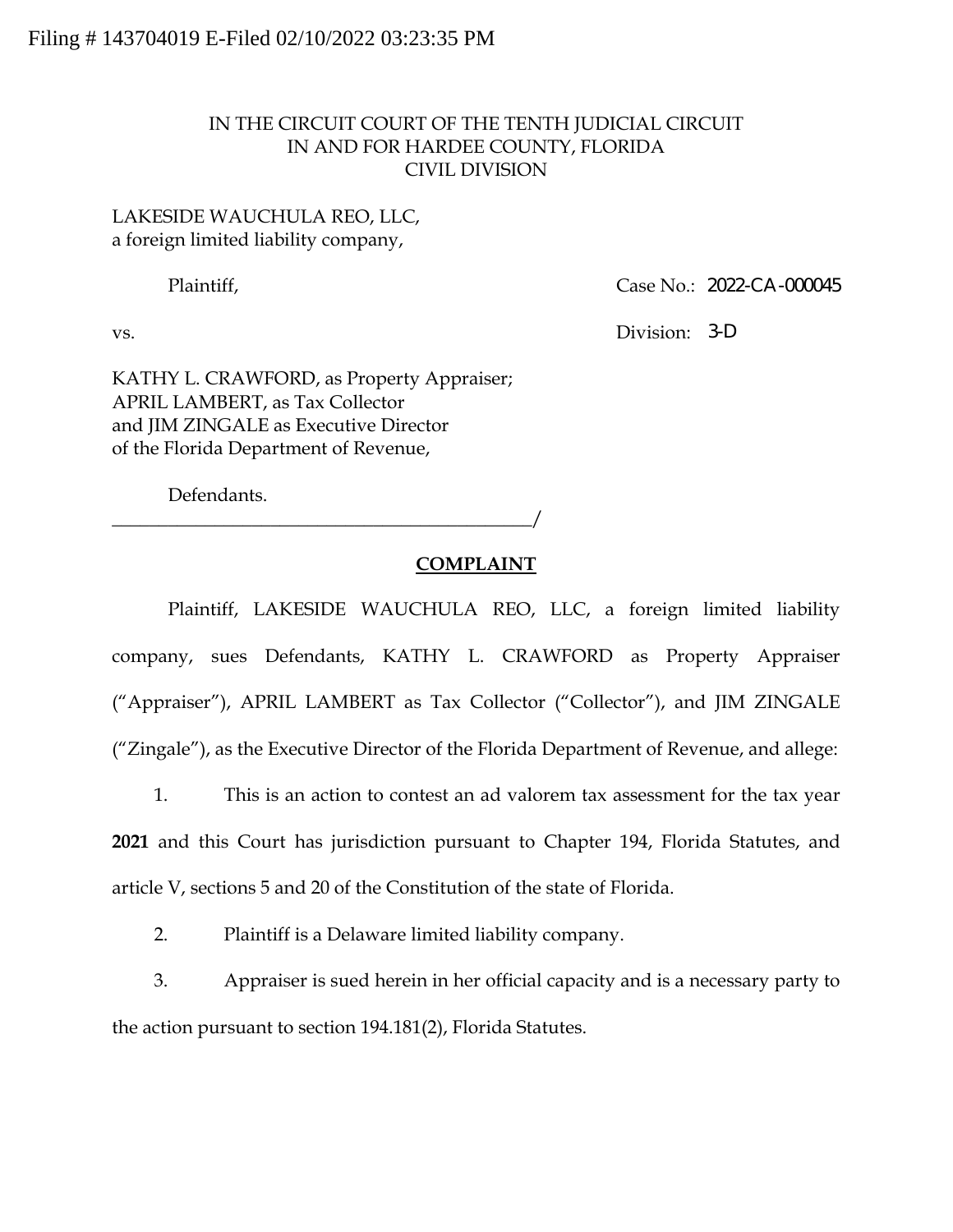4. Collector is sued herein in her official capacity and is a necessary party to the action pursuant to section 194.181(3), Florida Statutes.

5. Defendant Zingale is sued in his official capacity as Executive Director of the Florida Department of Revenue and is a necessary party to this action pursuant to section 194.181(5), Florida Statutes.

6. Plaintiff is the owner of certain real property located in Hardee County, Florida, identified by Appraiser as follows:

> Folio No. **04-34-24-0000-00100-0000 04-34-24-0000-10010-0000 05-34-24-0000-02550-0000 08-34-24-0000-05370-0000 09-34-24-0000-03770-0000 09-34-24-0000-03790-0000 09-34-25-0000-04020-0000 16-34-24-0000-07470-0000**

referred to hereinafter as the "Subject Property."

7. Appraiser estimated the Subject Property's just and assessed values for ad valorem purposes as follows: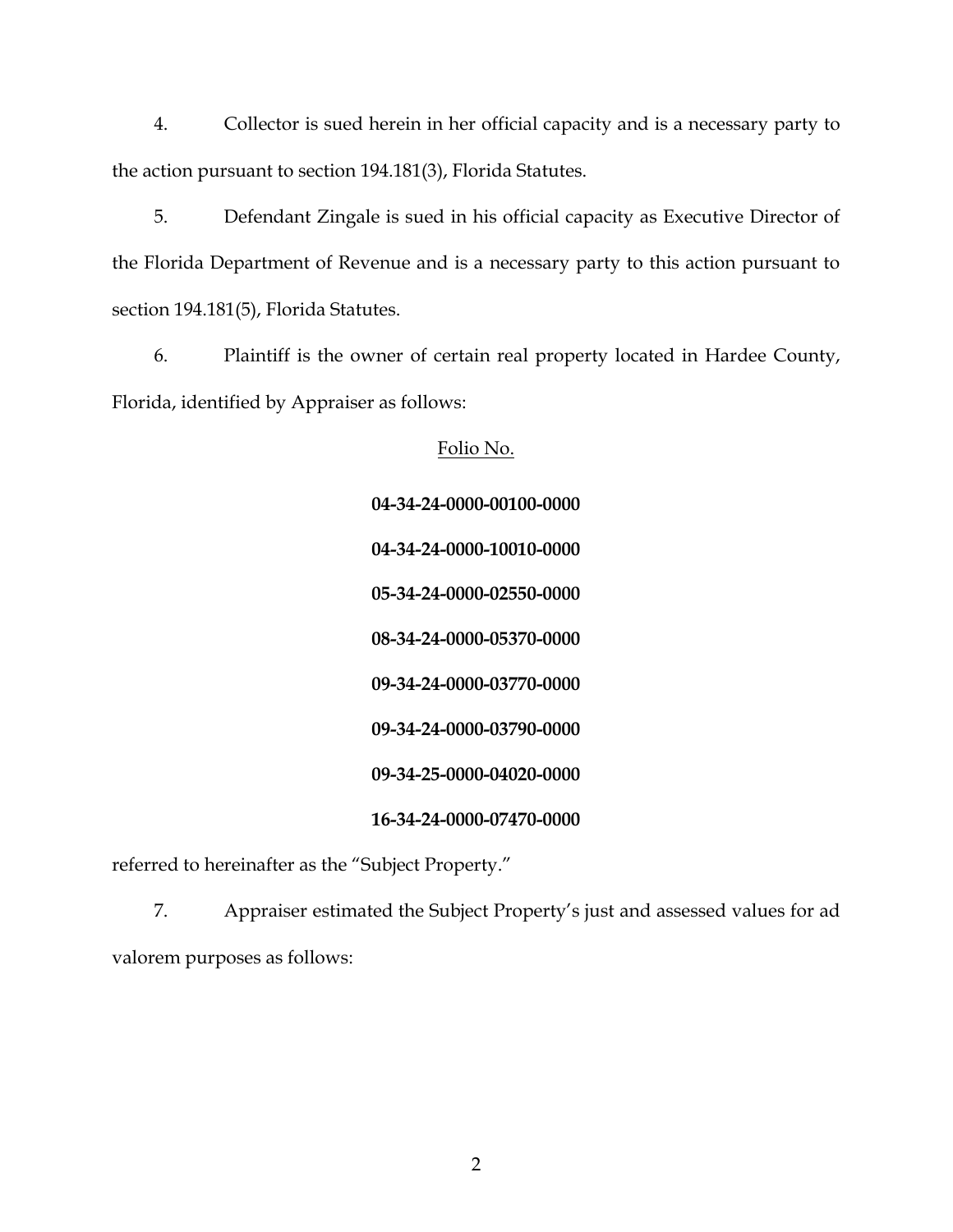| Folio No.                | Original Just Value | Original Assessed<br>Value |
|--------------------------|---------------------|----------------------------|
| 04-34-24-0000-00100-0000 | \$114,000           | \$1,650                    |
| 04-34-24-0000-10010-0000 | \$3,677,631         | \$3,125,166                |
| 05-34-24-0000-02550-0000 | \$454,100           | \$19,370                   |
| 08-34-24-0000-05370-0000 | \$71,050            | \$2,685                    |
| 09-34-24-0000-03770-0000 | \$6,722,942         | \$6,685,108                |
| 09-34-24-0000-03790-0000 | \$3,022,066         | \$2,078,756                |
| 09-34-25-0000-04020-0000 | \$2,762,311         | \$2,762,311                |
| 16-34-24-0000-07470-0000 | \$782,941           | \$370,825                  |

hereinafter, the "assessments."

8. Plaintiff has paid the taxes which have been assessed in full, pursuant to section 194.171(3)(4), Florida Statutes. Copies of the receipts are attached hereto as Plaintiff's Composite Exhibit "A."

9. Plaintiff has performed all conditions precedent which are required to be performed by Plaintiff in establishing its right to bring this action. Specifically, this action has been filed within the time period prescribed by section 194.171(2) Florida Statutes.

10. Appraiser failed to comply with section 193.011, Florida Statutes, and professional accepted appraisal practices in assessing the Subject Property.

11. The assessments do not represent the just value of the Subject Property as of the lien date because they exceed the market value and therefore violate article VII, section 4 of the Florida Constitution.

3